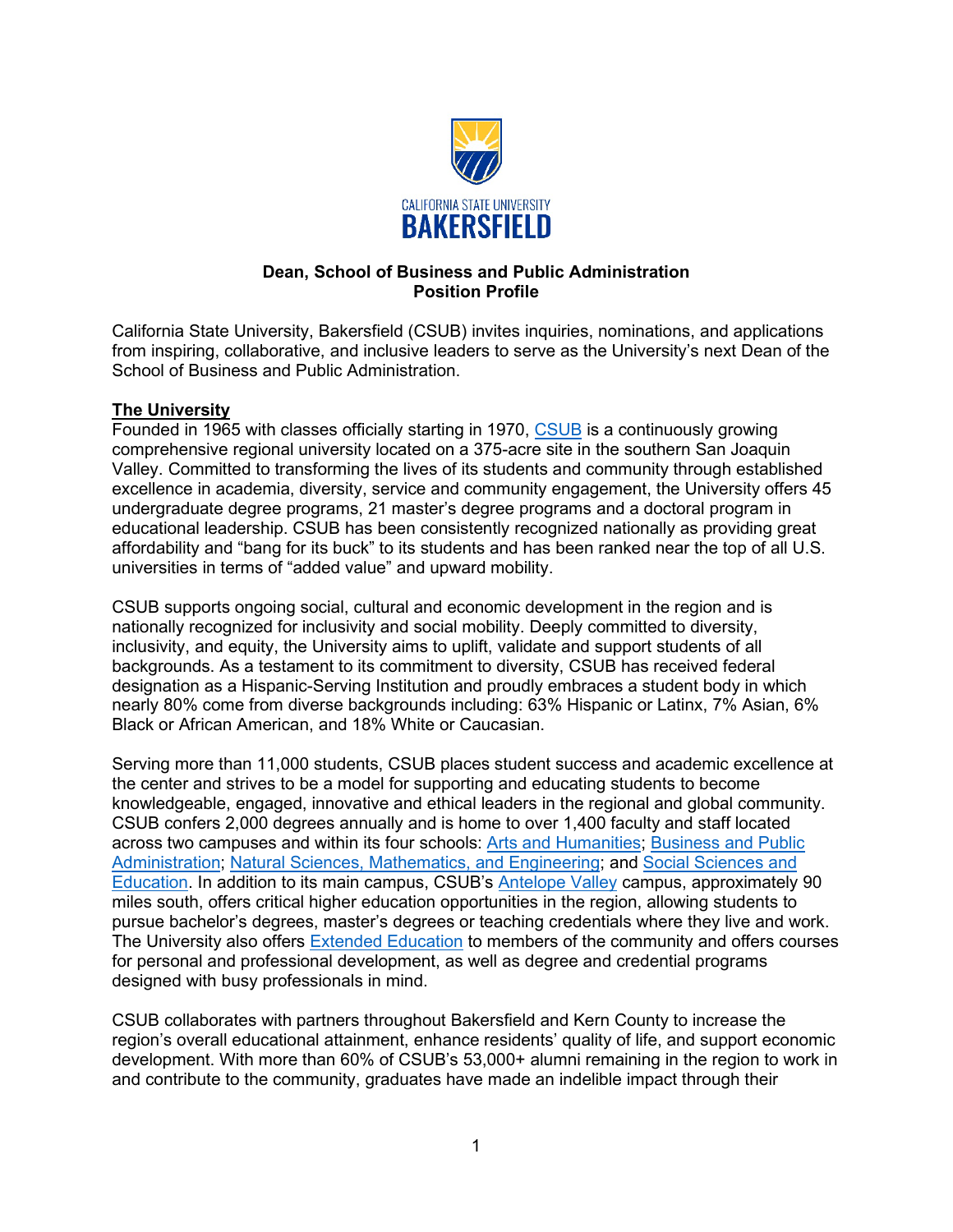success in every sector — from education to healthcare to agriculture — fueling Kern County's regional economy and supporting the local community.

#### **Strategic Plan**

CSUB places student success and academic excellence at the center of its mission and recently launched a five-year Strategic Plan (2019-2024) with the following key goals:

- Strengthen and Inspire Student Success and Lifelong Learning.
- Advance Faculty and Staff Success.
- Develop and Sustain High-Quality and Innovative Academic Programs and Support Services.
- Recognize and Address Regional Needs in Collaboration with Our Community.
- Diversify, Enhance, and Responsibly Steward Our Campus Resources.

To learn more about CSUB's core values and the Strategic Plan, please visit [https://www.csub.edu/strategicplan.](https://www.csub.edu/strategicplan)

For more information about CSUB, please visit [https://www.csub.edu/.](https://www.csub.edu/)

#### **The School of Business and Public Administration**

The School of Business and Public Administration (BPA) offers a variety of degrees which prepares tomorrow's business and community leaders, including BS in Business Administration (BSBA), Master of Business Administration (MBA), BA in Public Administration (BAPA), Master of Public Administration (MPA), MS in Health Care Administration (MS-HCA), Master of Science in Administration, BS in Economics, BS in Environmental Resource Management, and BS in Agricultural Business. The business degrees offer a breadth of focused concentrations. The BSBA, MBA, and BS in Economics programs are accredited by the Association to Advance Collegiate Schools of Business (AACSB), and the MPA program is accredited by the Network of Schools of Public Policy, Affairs, and Administration (NASPAA).

Greater Kern County and Antelope Valley businesses, government, nonprofit organizations, and other groups partner with BPA to develop programs and initiatives to meet the needs of our communities and provide ongoing advice and feedback to the School through several advisory committees.

Research is strongly supported by the School through workload adjustments and professional development funding, but the primary focus of the School is on student success. Most programs and concentrations are supported through the activities of associated student organizations and advisory groups. The School has an increasing focus on student success and has made impressive progress in terms of retention and graduation rates. The School has 40 full-time faculty and is supported by a budget of \$12 million. For more information about BPA, please visit [https://bpa.csub.edu/.](https://bpa.csub.edu/)

#### **Position Summary**

The Dean of the School of Business and Public Administration serves as the School's chief academic officer, is a member of the Provost's Leadership Team, and reports to the Provost and Vice President for Academic Affairs. In leading the School, the Dean provides leadership and vision to the School's administration, academic programs, curriculum development, and faculty and staff development. By so doing, the Dean contributes to the University's overall planning and development. Working with the faculty and staff, the Dean provides leadership and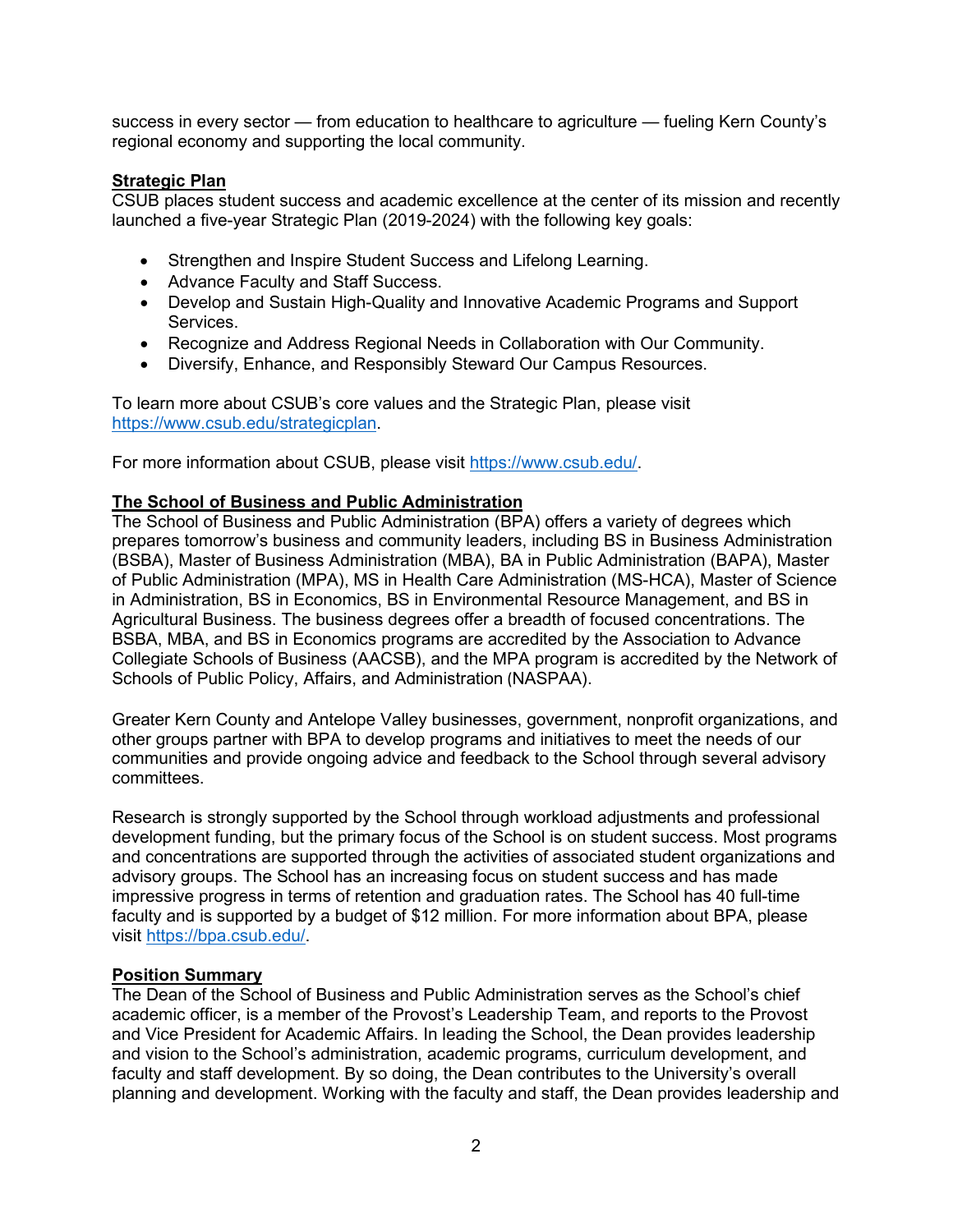advocacy for strategic and budgetary planning; faculty and staff recruitment, development, and evaluation; excellence in teaching, creative activity, research, and scholarship; university and community relations; curricular and fiscal management; enrollment and marketing planning; student recruitment and retention; program review; and ensuring the School follows relevant accreditation standards.

In serving as the spokesperson for business and public service education on campus and in the region, the Dean will also play a key role in leading the implementation of high quality academic programs; inspiring collaboration across the campus on instructional and research projects; maintaining and developing productive partnerships with business, industry, community leaders, governmental entities, non-profit organizations, and healthcare organizations; collaborating with advancement and other university leadership to pursue significant philanthropic activities and other private support for the School; expanding external funding from grants and contracts; demonstrating a commitment to the education and training of business professional and leaders; collaborating with other deans to advance joint initiatives; and providing leadership in improving student success through innovations that enhance teaching and learning.

As a Hispanic Serving Institution (HSI), CSUB embraces multicultural traditions and is highly focused on student success and meeting the educational needs of many first-generation, students of color, transfer, DACA, veteran, and international students. The Dean will have the opportunity to lead the School in advancing academic excellence through diversity and inclusion.

## **Opportunities and Challenges**

CSUB seeks an innovative, collaborative, and transparent leader to guide its well-established School of Business and Public Administration to the next level of academic excellence and community engagement. The ideal candidate will have an extraordinary work ethic and a passion for addressing the following opportunities and challenges:

- Creating a bold and dynamic vision for the School.
- Building and promoting the School's identity by strengthening existing relationships with key stakeholders and developing new partnership opportunities that will leverage the School's intellectual capacity.
- Recruiting and retaining a diverse and excellent faculty and staff committed to student success and enhancing the student experience.
- Providing mentorship opportunities and investing in the professional growth and development of faculty and staff.
- Advancing academic excellence by encouraging interdisciplinary collaborations, increased research/scholarly activity, and a commitment to the University's teaching mission.
- Leading the faculty and staff in their efforts to work as a collegial and cohesive team to advance the College as a whole and its individual academic units.
- Enhancing the quality and reputation of all undergraduate and graduate programs offered by the School such that they will be more competitive with their aspirational peers regionally and across the country.
- Persuasively articulating the vision, mission, goals, and programs of the School to the University community, external stakeholders, and the general public.
- Providing leadership in the area of fundraising and external relations.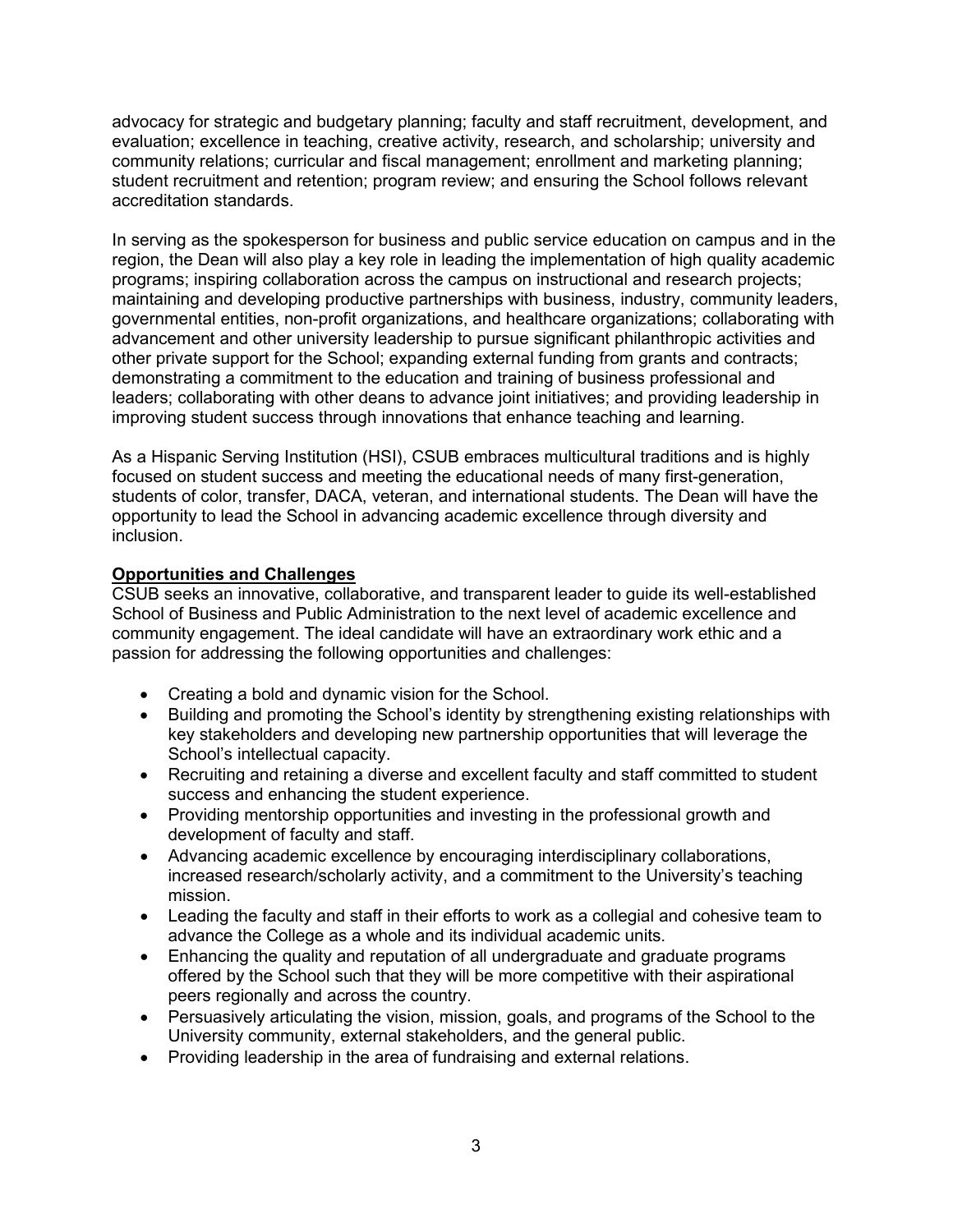# **Qualities and Characteristics**

The new Dean must have the ability to set clear priorities, determine a plan to achieve them, and communicate in a transparent and thoughtful manner with stakeholders at all levels. Specifically, the Dean will demonstrate the following professional and personal qualities and characteristics:

- The ability to serve as an inspiring leader with the energy and vigor to translate ideas into action.
- The ability to serve as a passionate advocate on behalf of the School when interacting with peers, the University's senior leadership team, and community leaders.
- Experience as an innovative, decisive leader, and diplomat with strong organizational and consensus-building skills.
- The ability to inspire and lead faculty with diverse interests and scholarly approaches.
- Strong emotional intelligence with the ability to be an effective listener and communicator who is approachable and transparent.
- The ability to develop, in collaboration with faculty, staff, and students, a dynamic vision for the future of the School.
- Customer service experience requiring a very high level of diplomacy and professionalism.
- The ability to use tact and diplomacy to effectively handle a broad range of high level and sensitive interpersonal situations with diverse personalities and to respond appropriately to conflicts and problems.
- Excellent communication skills; ability to effectively communicate information in a clear and understandable manner, both verbally and in writing.
- The ability to interpret, communicate, and apply policies and procedures.
- Excellent organizational and time management skills with the ability to set own priorities to coordinate multiple assignments with fluctuating and time-sensitive confidentiality.
- Working knowledge of or ability to quickly learn University infrastructure, policies, and procedures.

# **Required Qualifications**

The Dean will be expected to be the primary academic leader for the School and will possess a record of significant scholarly and professional achievement enough to merit a tenured faculty appointment at the rank of professor in one of the School's departments. In addition, the Dean will have:

- An earned terminal degree in an appropriate field from an accredited institution of higher learning.
- A demonstrated commitment to providing students with a high-quality educational experience and effectively addressing issues related to student success.
- Demonstrated skills in an institutional/educational environment utilizing a customeroriented and service-centered attitude.
- Evidence of successful teaching experience at the university level in one of the disciplines represented in the School.
- Experience with AACSB and/or NASPAA accreditation.
- Demonstrated commitment to diversity, equity, and inclusion and to fostering and sustaining a culturally diverse academic environment.
- Experience with fiscal and human resources management.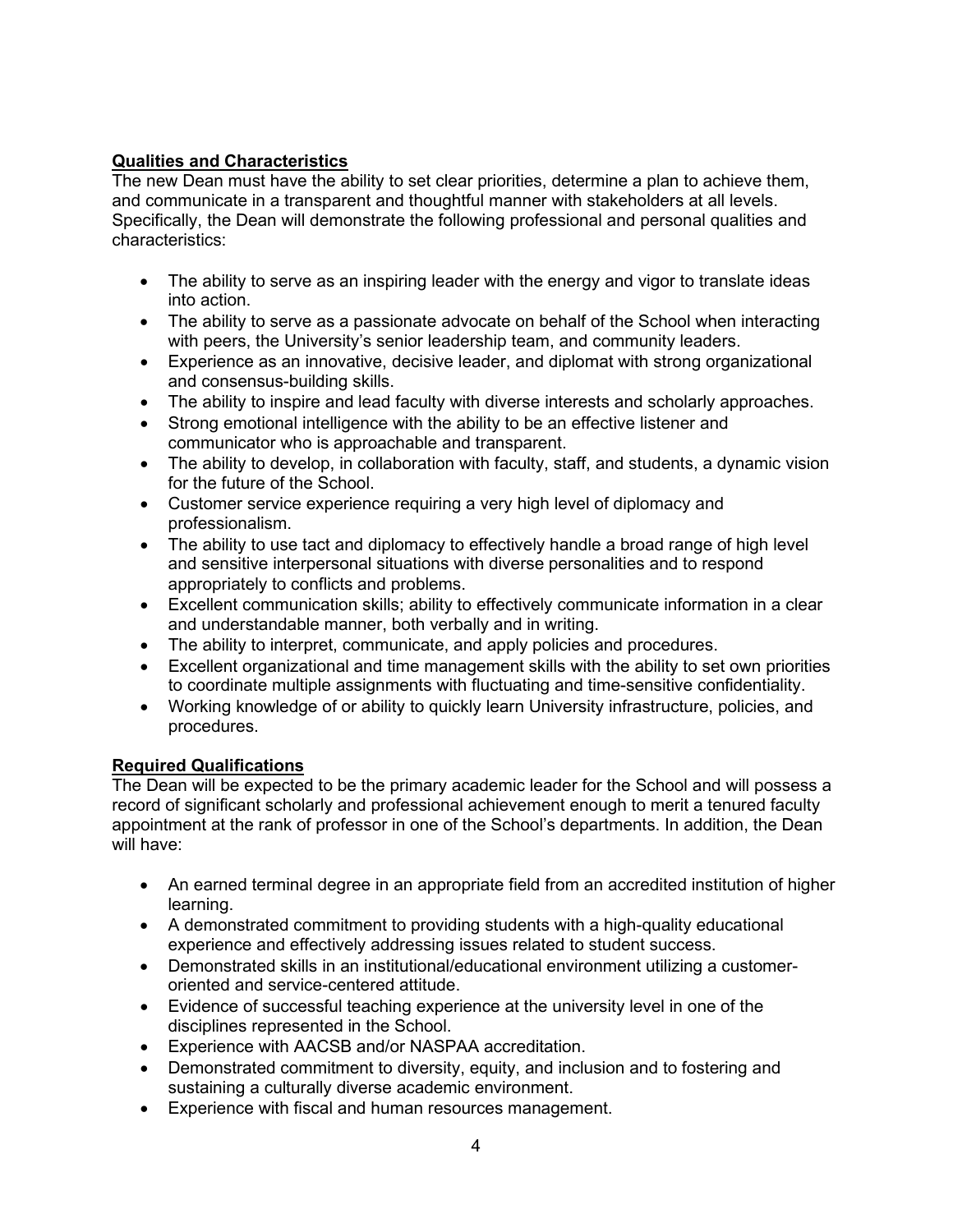## **Preferred Qualifications**

- A record of effectiveness in developing and implementing strategic plans.
- Track record of supporting faculty in research/scholarly activity and teaching.
- Demonstrated commitment to collegiality both within their current institution and across campus.
- Evidence of teaching experience at the graduate level.
- An ability to work effectively with university executive teams.
- Demonstrated success of leadership and administration in academia, industry, and/or public sector.
- Demonstrated success in fundraising and external partnership development building relationships with business, government, existing and potential donors, and alumni.
- Ability to initiate, establish, and foster communication and teamwork by maintaining a positive, cooperative, productive work atmosphere in the University with the ability to establish and maintain effective working relationships within a diverse population and with those from various cultural backgrounds.

## **Bakersfield, CA**

CSUB is located in the heart of one of the top energy producing and agriculture regions in the nation, rich in opportunity for personal and professional advancement. Bakersfield is a charter city in Kern County and is the heart of the west coast's farming and oil-producing regions, at a logistics crossroads of east-west and north-south transportation routes. Bakersfield is the county seat and largest city of Kern County. The city covers about 151 square miles near the southern end of the San Joaquin Valley and the Central Valley region. Bakersfield's population is approximately 380,000, making it the 9th most populous city in California.

Bakersfield is a significant hub for both agriculture and energy production. Kern County is the most productive oil-producing county and the fourth-most productive agricultural county (by value) in the United States. Industries in and around Bakersfield include natural gas and other energy extraction, mining, petroleum refining, distribution, food processing, and corporate regional offices.

Bakersfield has been identified as one of the top ten places in the country drawing millennial homebuyers due to affordability and start-ups opportunities. In addition to housing and economic development opportunities, Bakersfield offers a variety of thrilling entertainment options ranging from well-established NASCAR races held at the Kern County Raceway Park to recreational skiing and boat races at two nearby lakes. Bakersfield is also known for its country music, being home to famous Country stars Buck Owens and Merle Haggard. Having a significant Basque presence, Bakersfield is home to numerous Basque restaurants and a wellestablished Basque festival held over Memorial Day weekend. For those looking for alternative ways of transportation or to engage in physical activity, Bakersfield has a beautiful 21.5-mile bike trail that runs mainly along the Kern River. The trail provides convenient access to the CSU Bakersfield campus.

## **Application / Nomination Process**

The Search Committee will begin reviewing applications immediately and will continue to accept applications and nominations until the position is filled. Complete applications must include a current curriculum vitae, a letter of interest describing relevant experience and interest in the position, and a diversity statement.